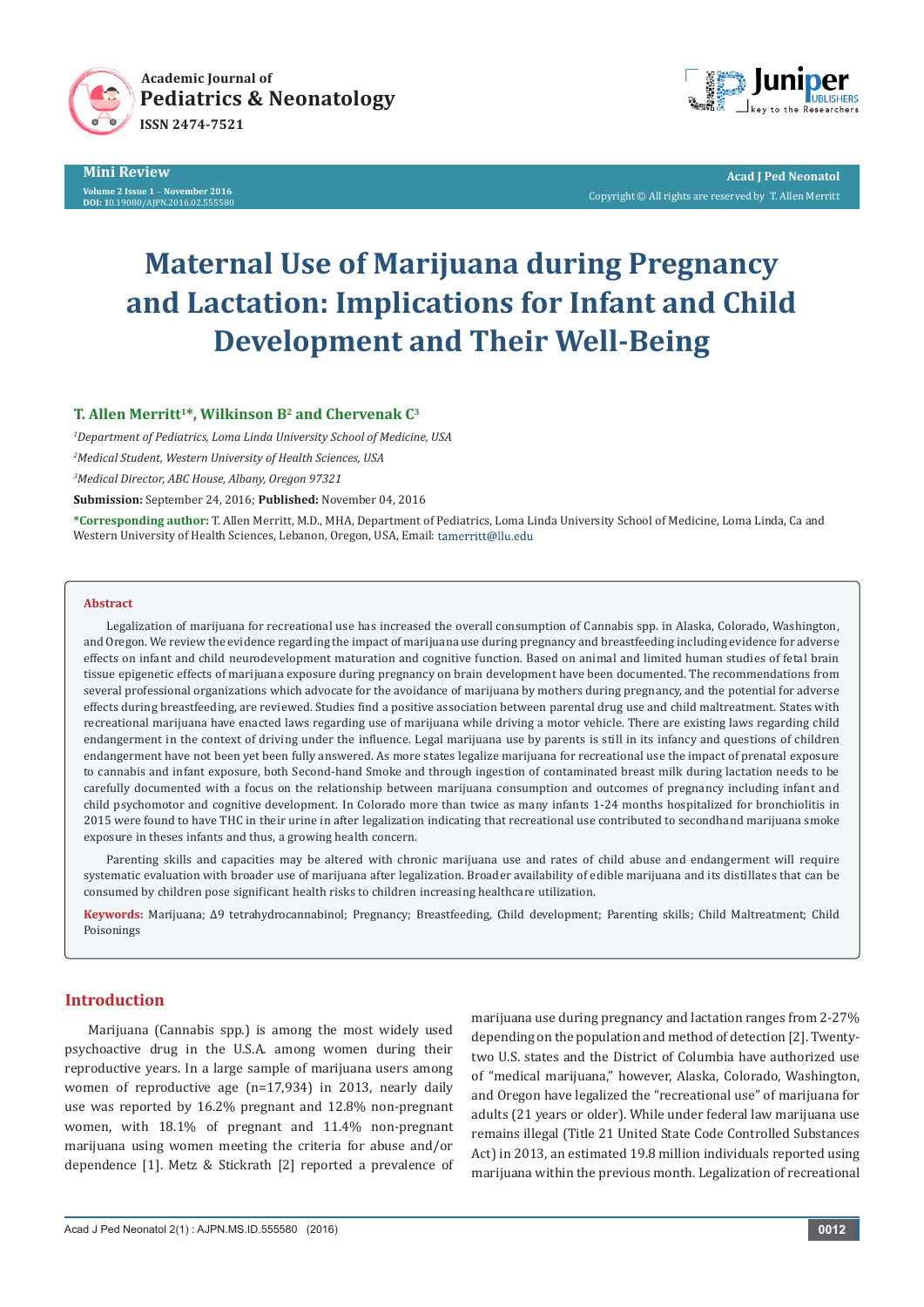and medical marijuana use across the United States heightens the potential for increased use among pregnant and lactating women, and will increase the number of fetuses exposed to marijuana in utero and may increase the number of women who use marijuana while breastfeeding.

Δ-9tetrahydro-cannabinol (THC) is one of many cannabinoids such as cannabidiol, cannabinol, tetrahydrocannabivarin, and cannabiogerol known to have pharmacologic effects in the marijuana plant. These phytocannabinoids are distinct from endocannabinoids that are endogenously produced from arachidonic acid derivatives. Endocannabinoids modulate regulation of movement, memory, appetite, thermoregulation, pain, and immunity through cannabinoid receptors present throughout the body. The endogenous cannabinoid system plays a role in maintaining and regulating early pregnancy and CB1 receptors are present in placental tissue. Over-stimulation of CB1 receptors in the placenta can impair fetal growth by inhibiting cytotrophoblastic proliferation. The endocannabinoid system plays a major role in embryo survival and brain development. Endogenous cannabinoids and cannabinoid receptors in the developing fetal brain may be detected from the earliest stages of embryogenesis and throughout pre-and-postnatal development. CB1 and CB2 receptor mRNA have been detected as early as the preimplantation period in the embryo and in the developing brain prenatal and postnatally [3]. CB1 receptors are identifiable in brain white matter and in regions of cell proliferation and are involved in critical neuronal proliferation, migration, and synaptogenesis. Endocannabinoids have been shown to regulate neural progenitor cell differentiation and survival. The lipophilic properties of the cannabinoids allow them to readily cross many types of cell barriers, including the blood-brain barrier and placental membranes.

Cannabis and its metabolites have been detected in many human tissues, including the placenta, amniotic fluid, many fetal tissues, and in breast milk. The concentrations of cannabis and its metabolites can be several times higher in fetal tissue than in the maternal plasma depending on the potency, duration, and method of maternal cannabis consumption. Between 1993 and 2008 [4] the mean concentrations of THC in marijuana increased from 3.4% to 8.8%, and recent reports through 2012 reveal concentrations of THC in leaf marijuana up to 12%, and various concentrated preparations and extract s of THC (e.g. "hash oil") containing over 30% THC [5]. Recent reports have found ammonia levels to be 20 times higher in marijuana smoke than tobacco smoke, while hydrogen cyanide, nitric oxide and certain aromatic amines occurred at levels three to five-fold higher in marijuana compared to tobacco smoke [6].

## **Marijuana Use during Pregnancy**

Cannabis use during pregnancy has the potential to affect fetal development. Further the use of THC while breastfeeding during the newborn period may have adverse effects on the newborn. It

has been proposed that exposure to cannabis and its metabolites leads to stimulation of the endogenous cannabinoid system that may then disrupt the ontogeny of endogenous endocannabinoid signaling and interfere with synaptogenesis and the proliferation of neural connections [7]. In addition, there is evidence that cannabis may also disrupt developing neutrotransmitter systems such as dopaminergic neurons that are expressed early in the developing brain and exert trophic effects on neurons. Cannabis exposure during pregnancy may down regulate tyrosine hydroxylase activity, the rate-limiting enzyme for dopamine synthesis that has the potential to impact the maturation of dopaminergic target cells. Disturbances in dopamine function have been associated with an increased risk of neuropsychiatric disorders, such as depression, schizophrenia, and drug dependence [7]. Prenatal exposure to THC has been noted to alter endogenous encephalin precursors and the expression of opioid and serotonin receptors in animal models [8].

Δ9-THC inhibits gonadotropin, prolactin, growth hormone, and thyroid-stimulating hormone release and stimulates the release of ACTH, thereby altering breast milk production in lactating women [8]. Δ9-THC is present in human milk up to eight times that of maternal plasma levels, and metabolites are found in infant meconium and feces, indicating that THC is absorbed and metabolized by the fetus and infant [9]. It is rapidly distributed to the brain and adipose tissue and stored in fat tissues for weeks to months. Its half-life ranges from 25-57 hours and THC may be present in the urine for 2-3 weeks making it impossible to determine those who are occasional versus chronic users at the time of delivery by urine toxicology screening [9].

Inhalation of marijuana smoke includes the sustained inhalation of unfiltered marijuana smoke as opposed to tidal inhalation generally used when smoking tobacco and exhalation of marijuana smoke poses similar threats to infant health as secondhand tobacco smoke that have been associated with increased rates of respiratory illnesses during childhood including asthma, bronchitis and pneumonia, and more frequent ear infections [10].

Data on the effect of cannabis use in pregnancy on different birth outcomes have not found an increased risk of spontaneous abortions; however, recent studies suggest that cannabis use during pregnancy is associated with stillbirth, preterm labor, intrauterine growth restriction, and in some studies an increase in birth defects. The National Institute of Child Health and Human Development Stillbirth Collaborative Research Network reported that cannabis use is associated with increased risk of stillbirth [odds ratio 2.34; 95% confidence interval (CI) 1.13-4.811] [11]. After controlling for tobacco smoking, alcohol consumption, and the use of other drugs, Mannes and coworkers found that cannabis use during pregnancy was associated with low birth weight [odds ratio 1.7; 95% CI 1.3-2.2], preterm labor [odds ratio 1.5; 95% CI 1.1-1.9] small for gestation age by birth weight [odds ratio 2.2;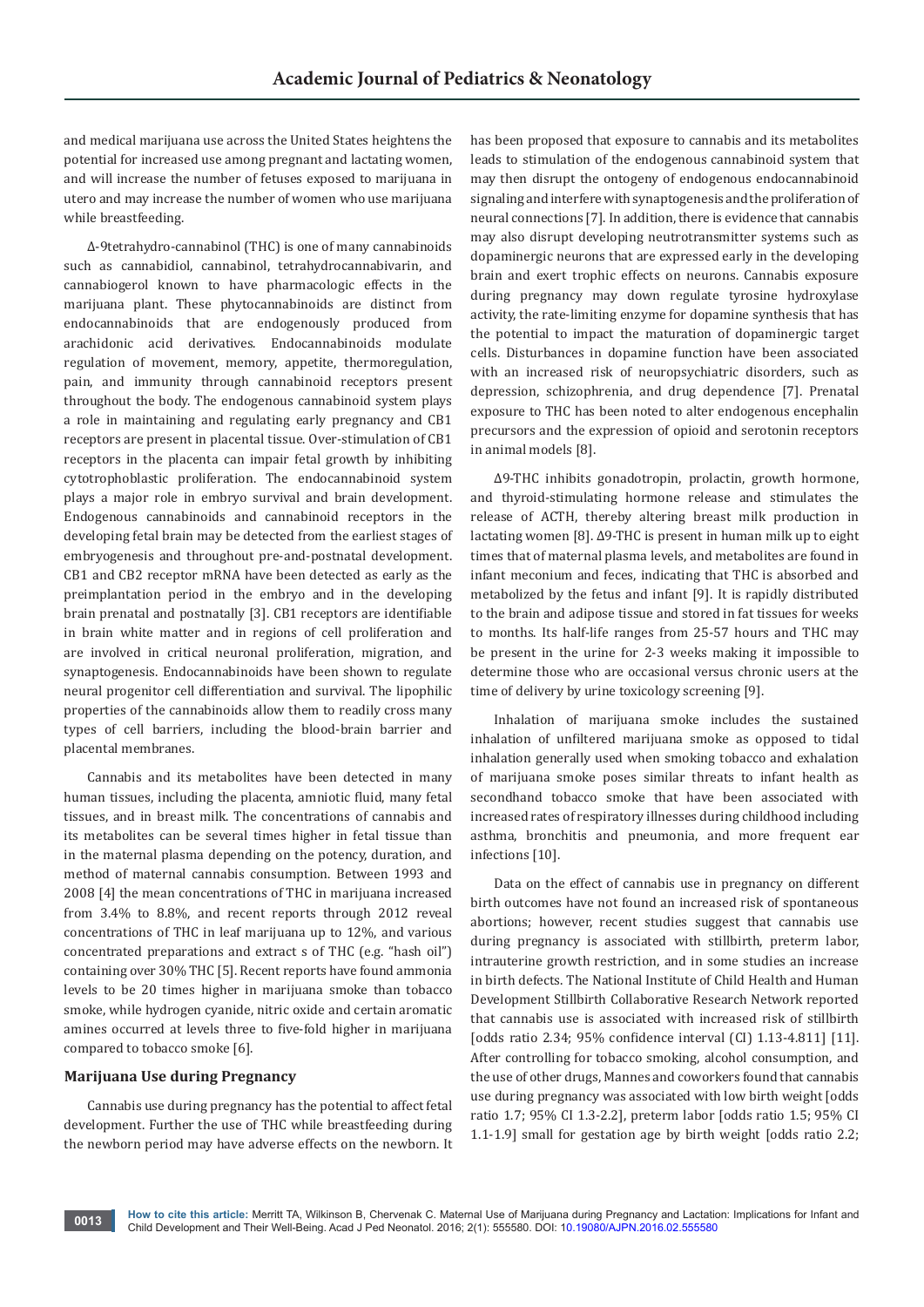95% CI 1.8-2.7), and neonatal intensive care unit admission [odds ratio 2.0; 95% Cl 1.7-2.4} [12]. The Generation R study from the Netherlands [13] enrolled over 7,000 mothers and fetal growth was followed using ultrasound during all trimesters and the early newborn period. Maternal cannabis use during pregnancy was associated with fetal growth restriction during the second and third trimesters and infants were delivered with lower birth weights with cannabis-exposed infants having a growth reduction of -14.4 gm/week (95%CI -22.9-5.9, p>.001) and reduced head circumference of -.21 cm/week (95%CI -0.42-0.02 cm). Infants of marijuana users had more pronounced fetal growth restriction and greater than those associated with maternal tobacco smoking. Rates of birth defects have been reported to be higher than expected among women using marijuana during pregnancy (obstructive genitourinary defects, polydactyly, syndactyly, and upper limb reduction deformities [14]; however, recent studies have found no increased risk for birth defects [15,16].

Disturbances in neurobehavioral function among infants exposed to THC such as exaggerated and prolonged startle reflex, increased hand-mouth behavior, high-pitched cry, poor habituation and disturbances in infant sleep-wake cycles have been reported among babies whose mother revealed cannabis use during the third trimester [3,17]. Evidence suggests that in utero cannabis exposure has an adverse impact on longer-term neurodevelopment outcomes of exposed infants [18]. Reports of delayed acquisition of visual-perceptual tasks and language skills, increased levels of aggression, poor attention skills, deficits in reading, spelling, and problem solving skills and tasks requiring visual memory, analysis, and integration have been reported in cannabis-exposed infants during later childhood [19,20]. Poorer school performance, as early as 6 years, appears to persist beyond late childhood. Moderate cognitive deficits after marijuana use during pregnancy are found in infants at 4 years of age [20]. There is moderate evidence for an association with decreased IQ scores, reduced cognitive function, depression and decreased academic ability in adolescence [21-33]. First trimester marijuana exposure is also associated with poorer reading and composition scores on the Welscher Individual Achievement Test at 14 years of age [24]. Evidence exists for an association with attention problems among children in pre-school, and childhood [25-27], and mixed evidence for an association with newborn behavioral issues [28- 29] after marijuana use during pregnancy. Limited data exist for an association with increased depression symptoms and delinquent behaviors with lower 'executive function' for 9-12 year-olds after their exposure to marijuana in utero [28-30]. Mothers who smoked marijuana during pregnancy also describe their children as more impulsive or hyperactive [31].

## **Marijuana and Breastfeeding**

Marijuana use during breastfeeding has been associated with delayed infant motor development at one year. Infant lethargy, less frequent and shorter feedings at breast, and high milk-plasma ratios of THC have been reported in "heavy" marijuana users [32]. Δ9 THC is present in human milk up is up to eight times higher than maternal plasma levels, and THC or its metabolites are found in infant stools, indicating that THC is absorbed and metabolized by the infant [33]. Δ9 THC is highly lipid soluble and is distributed to the brain and adipose tissue where it is stored for weeks to months. Based on studies in lactating monkeys receiving 2 mg of THC daily, 0.2% of the maternal dose was measured in breast milk over a 24 hour period [34]. Friguis and coworkers document that infants ingest approximately 0.8% of the maternal dose/kg from one "joint" during one breastfeeding and infant may breast feed up 8 to 10 times daily [35]. The half-life is 20-57 hours and stays in the infant's urine for up to 2 to 3 weeks making it difficult to determine an occasional versus a chronic marijuana user at the time of delivery by urine toxicology studies alone [36]. Marijuana exposure from maternal milk during the first month after birth was associated with a decrease in motor development at one year; however, there was no association between marijuana exposure during the third month after birth and motor development [37,38]. The potency of Δ9 THC in cannabis currently available for medicinal or recreational use is many times greater than that used in previous studies [39]. Ongoing evaluation of the impact on infant development in breast fed infants exposed to currently available marijuana potencies are warranted, especially in mothers using moderate or heavy amounts of marijuana. Miller has summarized effects of marijuana smoking and breastfeeding in infants as increased tremors, poor sucking reflex, decreased feeding time, slower weight gain, changes in visual responses, and delayed motor development. She stresses that marijuana use while breastfeeding is a cause for concern among lactation consultants and medical providers and requires individualized assessment, plan of care, and follow-up of infants exposed to marijuana from breast feeding [40].

The Academy of Breastfeeding Medicine advocates that mothers should be counseled to reduce or eliminate their use of marijuana to avoid exposing their infants to the substances in cannabis and of the possible longer-term adverse neurodevelopmental effects from continued use [41].

#### **These specific recommendations are summarized:**

1. Counsel Mothers who admit to occasional or rare use to avoid further use or reduce their use as much as possible while breastfeeding, advise them regarding long-term neurobehavioral effects, and instruct mothers to avoid direct exposure of their infant to marijuana and its smoke.

2. Counsel mothers found with a positive urine screen for THC to discontinue marijuana use while pregnant and counsel them as to the possible long-term neurodevelopment effects of marijuana exposure.

3. Consideration and counseling be given on the known benefits of breastfeeding versus the potential risks of exposure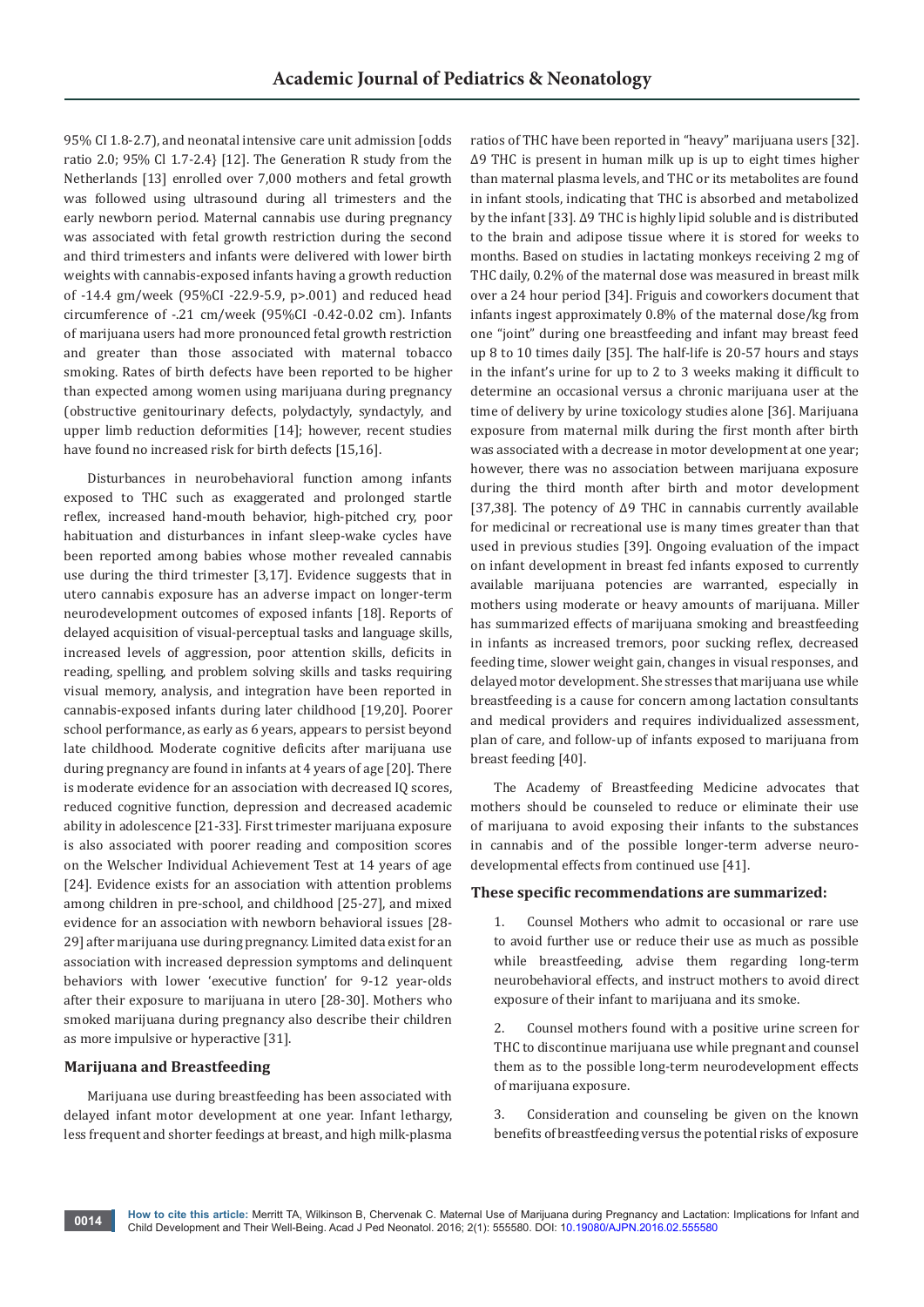of marijuana on infant development.

4. The lack of long-term follow-up data on infants exposed to varying amounts marijuana via human milk, coupled with concerns over negative neurodevelopment outcomes in children with in utero exposure should prompt extremely careful consideration of the risks versus benefits of breastfeeding in the setting of moderate or chronic marijuana use and that abstinence from any marijuana use is warranted.

The Academy of Breastfeeding Medicine urges caution but also states that data are not strong enough to recommend against breastfeeding with any marijuana use. The American College of Obstetricians and Gynecologists states:"There are insufficient data to evaluate the effects of marijuana use on infants during lactationand breastfeeding, and in the absence of such data, marijuana use is discouraged." [42]. The American Academy of Pediatrics recommends that women using marijuana not breastfeed their infants [43].

 Noteworthy, pharmacologic preparations of Δ9 THC such as Marinol® (Dronabinol) are not recommended for nursing mothers by the manufacturer [44], and the packet insert of Cesamet® (nabilone) also recommends against use by nursing mothers [45].

#### **Marijuana and Epigenetic Modifications**

Epigenetic modifications of histones play a major role in epigenetic regulation; histone acetylation, methylation and phosphorylation have been implicated in gene regulation and neurobiological disturbances related to drug use during pregnancy [46]. Exposure to cannabinoids during one generation has been implicated in epigenetic changes in offspring primarily in animal studies, although data from humans is emerging. After prenatal cannabinoid exposure, rats self-administered more heroin, particularly when stressed, revealing greater opiate reward behaviors than unexposed rats [47]. Studies of prenatal THC exposure in rats have found disturbances in histone modification in the adult brain, and a reduction in mRNA transcript levels in the nucleus accumbens in fetal tissue of cannabis exposed women suggesting that maternal cannabis use alters the developmental regulation of mesolimbic dopamine receptors [48]. Maternal THC exposure during pregnancy has been associated with fetal changes in mRNA expression of cannabinoid, dopamine, and glutamatergic receptor genes in the dorsal striatum key neuronal pathways mediating compulsive behaviors and reward sensitivities [49]. These findings suggest that parental germline THC exposure leads to cross-generational disturbances in the dorsal striatal synaptic plasticity. Paternal marijuana use has also been reported in two-case controlled studies to increase the risk of membranous ventricular septal defects in their children [50,51].

#### **Marijuana and Public Health Agencies**

Recent reports by public health authorities in Colorado [52], Oregon [53] and Washington [54,55] have summarized peerreviewed evidence regarding maternal marijuana use and health

effects on infants and conclude the following:

1. THC is present in the breast milk of women who use marijuana and can be detected after recent use.

2. THC is absorbed and metabolized by infants ingesting breast milk of mothers who use marijuana. In one feeding, the exposed infant would intake 0.8% of the weight adjusted maternal intake of one joint and exposed infants will excrete THC in their urine for 2-3 weeks [53].

3. Although the Colorado report states that there is mixed evidence for association with motor development in exposed infants, the Oregon report describes decreased motor development and poor sucking in infants whose mothers use marijuana.

4. A Washington State document summarizes that "the main psychoactive component in marijuana (THC) passes from mother to child during pregnancy and through breast milk" [54]. Emerging research also suggests there is an association between marijuana and decreased fetal growth, development and executive functioning and mood disorders in children. THC stays in the body of mothers and babies for a long time can test positive for THC weeks after being exposed. Babies exposed to THC can having problems with breastfeeding.

5. This report also states "parental substance use doesn't necessarily result in child harm or neglect" [55]. If a mandated reporter has reasonable cause to believe that a child has suffered child abuse/neglect they are required to report. New language has been added: "If you (a mandated reporter) believe that a parent's substance use/abuse is causing child abuse or neglect, consult Child Protective Service. This includes the use of marijuana and alcohol."

#### **Marijuana and Parenting Skills**

An issue yet to be resolved by Public Health Authorities or Child Protection Services agencies whose legislative mandate is to protect the care and welfare of children is the degree to which "parenting skills" may be impaired by marijuana use, and what level of marijuana use constitutes child endangerment [56]. In a community hospital in Oregon that universally screens women for drugs of abuse when admitted for labor and delivery found 11.8% with positive urine screens for THC in 2014 and 2015 (prior to legalization), and 18%in the first 6 months in 2016 after legalization. (data on file). Prenatal substance exposure is associated with a 2 to 3 times increased risk of subsequent child maltreatment [57]. Among multiple risk factors identified in research literature, family substance abuse is the strongest predictor of child neglect [58].

In a telephone survey of 3,023 respondents living in 50 midsize California cities, individual level data on marijuana use and abusive and neglectful parenting were collected. Within one year of the survey, current marijuana users self-identified an increased frequency of child physical abuse but did not self-report physical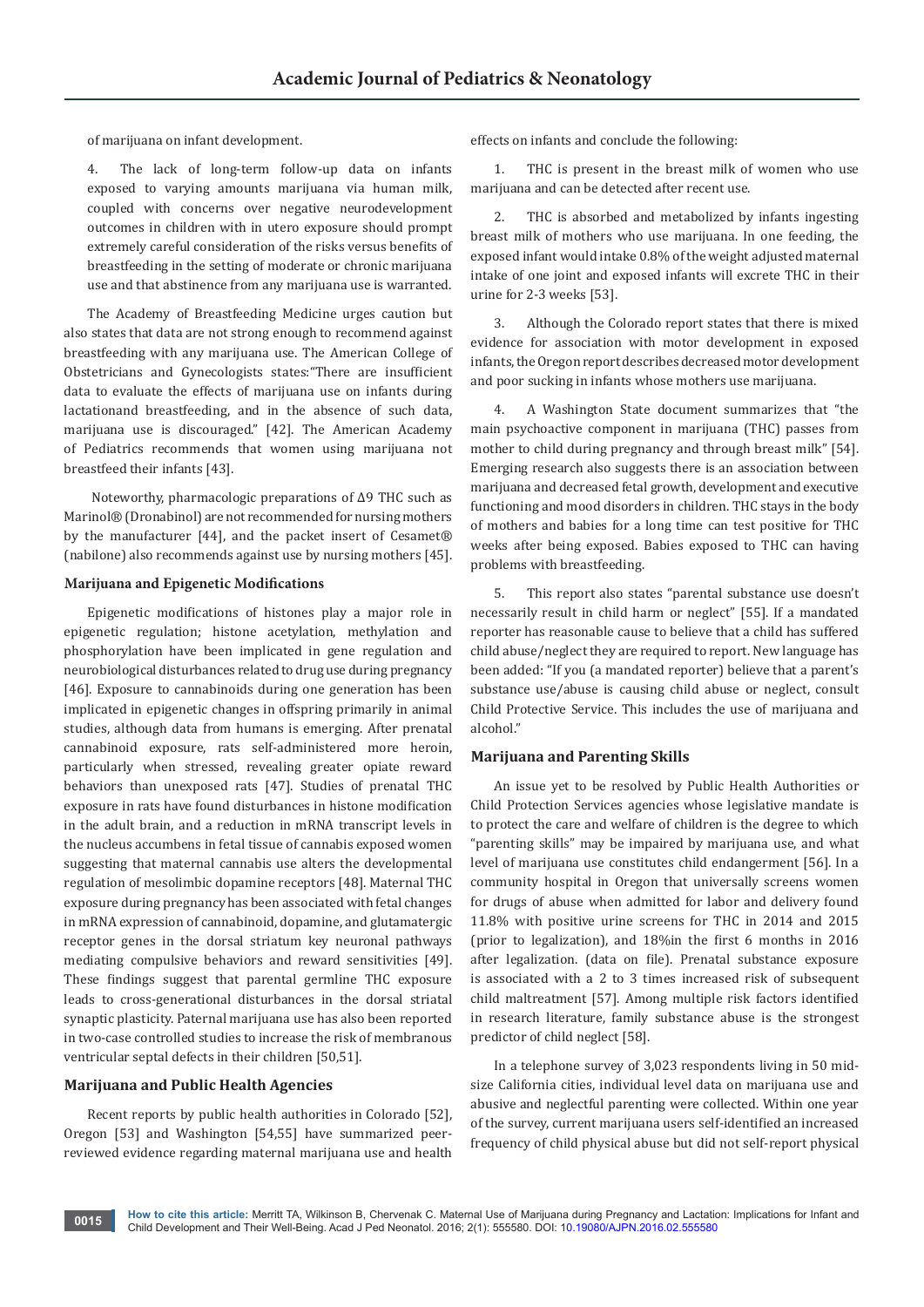or supervisory neglect after controlling for parent income, employment and education. Noteworthy, the density of medical marijuana dispensaries and delivery services was positively related to frequency of child physical abuse [59]. Concern has also been expressed because of the wider availability of marijuana "edibles", often packaged in colors and preparations attractive to children. Parents who inadequately supervise and/or underestimate the impact of marijuana ingestion place their children at significant risk of harm by allowing access to marijuana [60].

Present evidence suggests that marijuana use during pregnancy has adverse effects on fetal development and neurobehavioral effects from the neonatal period through adolescence. However, limited information regarding the impact of marijuana use exclusively during breastfeeding is insufficient to verify that use of marijuana solely during breastfeeding adversely affects newborns. Driving after marijuana use may impair drivers and increase motor vehicle collision risk [60]. Driving with a child in the car, while under the influence of marijuana or other drugs or alcohol is considered child endangerment. Ongoing surveillance will be necessary to determine whether the legalization of marijuana for recreational use results in greater numbers of infants and children being endangered by parents' marijuana use associated with driving under the influence and/or through the increase in the prevalence of neglectful parenting.

Brook and coworkers [61] assessed effects of the interrelationship of mothers' and fathers' tobacco and marijuana use with personality attributes and child-rearing behaviors. In the longitudinal study, 258 parents were seen four times over a 13 year period during their early teens into adulthood. Their findings suggested that parent protective personality characteristics were offset by substance use and resulted in less adequate parenting skills. In a recent study reported from Colorado, Thurstone et al. [62] found that among parents using medical marijuana 6/11 parents reported that using marijuana helped them to be calmer with their children and to manage difficult emotions related to parenting; however, most parents did not want their children to use marijuana, and therefore they sought alternatives. Accidental ingestion of marijuana by children is a growing concern because of the increased availability of attractive "edible" forms of marijuana such as baked goods, candy and soft drinks, as well as highly concentrated marijuana resins and extracts (i.e., "hash oil").

Among states with the legalization of medical and recreational marijuana, there has been a marked increase in toxic marijuana exposures of young children [63,64]. Clinical symptoms among children include stupor, vomiting, and hypotonia [65]. Medical intervention involved multiple tests, procedures, imaging and frequent hospital admission. At Children's Hospital Colorado Regional Poison Control Center, the annual pediatric marijuana cases increased from 2009 to 2015 by 34%, while in the remainder of the U.S. this increase was only 19%, of which 51% were associated with edible forms of marijuana [66]. In a recent study

in Colorado 16% of children of 1-24 months of age hospitalized for bronchiolitis had been exposed to marijuana smoke as urine samples revealed positive drug screens for THC. In addition, more children were found to be THC positive after legalization (21%) [68], Furthermore, as more adolescents perceive recreational marijuana use as a "less risky behavior" as evidence by data from Washington State prior to and after legalization of marijuana, this perception of less risk may lead to greater use among women during their early reproductive years [69].

#### **Summary**

Legalization of recreational marijuana use by women 21 years or older (and illegal use by younger women of reproductive age) may have anticipated effects on their children requiring intervention by pediatricians, psychiatrists, teachers, and school counselors. Consideration of the adverse impact of marijuana use during pregnancy on later child cognitive function is critical when evaluating children who have global developmental delay, inattention, impulsivity, hyperactivity, and externalizing behaviors such as mood/anxiety disorders who present in later to pediatricians for behavioral or educational evaluations. Prenatal marijuana exposure has been associated with decreased intellectual development among 4-6 year olds, increased depressive symptoms among 10 year olds, and reduced academic performance and executive function among adolescents. Among risk factors for child neglect, family substance abuse was the strongest predictor of child neglect. Accidental ingestion of marijuana products has been shown to endanger children and greater awareness of the need to test children for THC will be necessary where there is greater access to marijuana and derivative products. Perceptions of less risk of marijuana use among adolescents following legalization may lead to increased use during pregnancy and an even greater impact on fetal and infant and child development.

In peer reviewed published reports regarding the impact of marijuana use during pregnancy and the effects on long-term child development it is important to consider that many of women in these studies (and their children) were exposed to other substances (tobacco, cocaine, alcohol) in addition, to marijuana, and that comparison groups for these studies may have been less than ideal. There is an urgent need for further research using study designs that control for concomitant drug use during pregnancy and lactation, the overall health status of women who use marijuana, and the frequency of its use. Current commercially available marijuana has significantly higher concentrations of THC than those used in previous studies, thus it is conceivable that earlier reports may under estimate the impact of chronic marijuana use during pregnancy on childhood outcomes; however, this is currently unknown. Longitudinal follow-up studies will be essential in acquiring actionable data to reinforce existing public health advisories focused on reducing use of marijuana during pregnancy and lactation.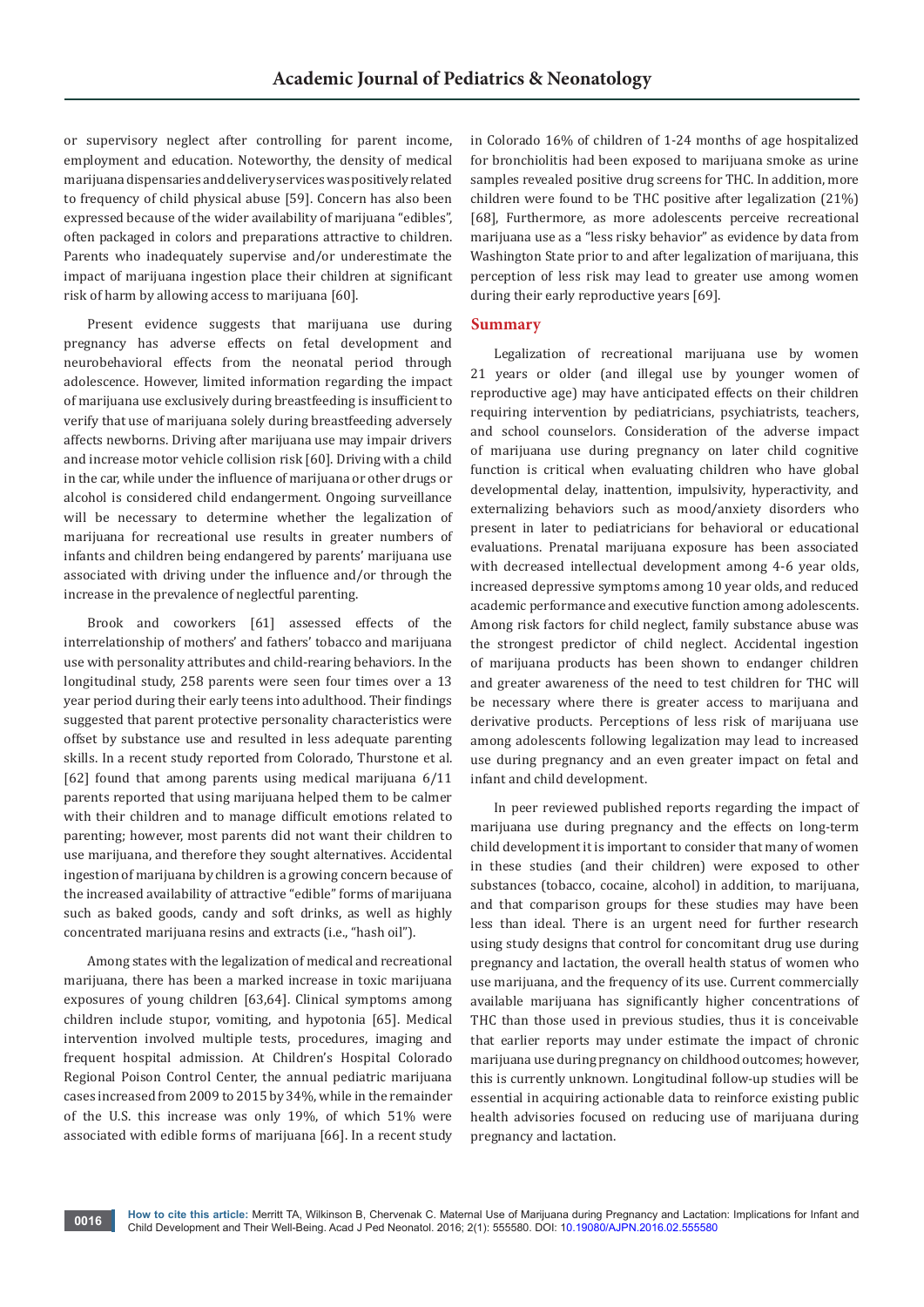## **Acknowledgement**

 Portions of this manuscript were published previously in Neonatology Today, Vol 11, Issue 2, 2016.

## **References**

- 1. [Ko JY, Farr SL, Tong VT, Creanga AA, Callaghan WM \(2015\) Prevalence](file:///D:/Journals/AJPN/AJPN.MS.ID.555580/AJPN-MRW-16-568_W/Am%20J%20Obstet%20Gynecol)  [and patterns of marijuana use among pregnant and non-pregnant](file:///D:/Journals/AJPN/AJPN.MS.ID.555580/AJPN-MRW-16-568_W/Am%20J%20Obstet%20Gynecol)  [women of reproductive age. AJOG 213\(12\): 201.e1-201.e10.](file:///D:/Journals/AJPN/AJPN.MS.ID.555580/AJPN-MRW-16-568_W/Am%20J%20Obstet%20Gynecol)
- 2. [Metz T, Stickrath E \(2015\) Marijuana use in pregnancy and lactation: a](https://www.ncbi.nlm.nih.gov/pubmed/25986032)  [review of the evidence. AJOG 213\(6\): 761-768.](https://www.ncbi.nlm.nih.gov/pubmed/25986032)
- 3. [Campolongo P, Trezza V, Paalmery M, Trabace L, Cuomo V, et al. \(2009\)](https://www.ncbi.nlm.nih.gov/pubmed/19607965)  [Developmental exposure to cannabinoids causes subtle and enduring](https://www.ncbi.nlm.nih.gov/pubmed/19607965)  [neurofunctional alterations. Intern Rev of Neurobio 85: 117-33.](https://www.ncbi.nlm.nih.gov/pubmed/19607965)
- 4. El-Sohly MA (2014) Potency monitoring Program quarterly report no 123-reporting period: 09/16/2013-12/13/2013. Oxford University of Mississippi, National Center for Natural Products Research.
- 5. [Mehmedic Z, Chandra S, Slade D, Denham H, Foster S, et al. \(2010\)](https://www.ncbi.nlm.nih.gov/pubmed/20487147)  [Potency trends of Δ9-THC and other cannabinoids in confiscated](https://www.ncbi.nlm.nih.gov/pubmed/20487147)  [cannabis preparations from 1993 to 2008. Forensic Sci 55\(5\): 1209-](https://www.ncbi.nlm.nih.gov/pubmed/20487147) [1217.](https://www.ncbi.nlm.nih.gov/pubmed/20487147)
- 6. [Moir D, Rickert WS, Levasseur G, Larose Y, Maertens R, et al. \(2008\)](https://www.ncbi.nlm.nih.gov/pubmed/18062674)  [A comparison of mainstream and sidestream Marijuana and Tobacco](https://www.ncbi.nlm.nih.gov/pubmed/18062674)  [Cigarette Smoke Produced under Two Machine Smoking Conditions.](https://www.ncbi.nlm.nih.gov/pubmed/18062674)  [Chem Re Toxicol 21\(2\): 494-502.](https://www.ncbi.nlm.nih.gov/pubmed/18062674)
- 7. [Volkow ND, Baler RD, Compton WM, Weiss SRB \(2014\) Adverse Health](https://www.ncbi.nlm.nih.gov/pubmed/24897085)  [Effects of Marijuana Use. N Engl J Med 370\(23\): 2219-2227.](https://www.ncbi.nlm.nih.gov/pubmed/24897085)
- 8. [Jaques SC, Kingsbury A, Henshcke P, Chomchai C, Clews S, et al. \(2014\)](https://www.ncbi.nlm.nih.gov/pubmed/24457255)  [Cannabis, the pregnant woman and her child: weeding out the myths. J.](https://www.ncbi.nlm.nih.gov/pubmed/24457255)  [Perinatol 34\(6\): 417-424.](https://www.ncbi.nlm.nih.gov/pubmed/24457255)
- 9. [Garry A, Rigourd V, Amirouche A, Fauroux V, Aubry S, et al. \(2009\)](https://www.ncbi.nlm.nih.gov/pmc/articles/PMC2809366/)  [Cannabis And Breastfeeding. J Toxicology.](https://www.ncbi.nlm.nih.gov/pmc/articles/PMC2809366/)
- 10. [\(2014\) The Health Consequences Smoking-50 Years of Progress: A](https://www.ncbi.nlm.nih.gov/books/NBK179276/)  [Report of the Surgeon General. U.S. Department of Health and Human](https://www.ncbi.nlm.nih.gov/books/NBK179276/)  [Services, Atlanta: U.S, Department of Health and Human Services,](https://www.ncbi.nlm.nih.gov/books/NBK179276/)  [Centers for Disease Control and Prevention, National Center for](https://www.ncbi.nlm.nih.gov/books/NBK179276/)  [Chronic Disease Prevention and Health Promotion, Office on Smoking](https://www.ncbi.nlm.nih.gov/books/NBK179276/)  [and Health.](https://www.ncbi.nlm.nih.gov/books/NBK179276/)
- 11. [Hayatbakhsh MR, Flenady VJ, Gibbons KS, Kingsbury AM, Hurrion E,](https://www.ncbi.nlm.nih.gov/pubmed/22258135)  [et al. \(2012\) Birth outcomes associated with cannabis use before and](https://www.ncbi.nlm.nih.gov/pubmed/22258135)  [during pregnancy. Pediatr Res 71\(2\): 215-219.](https://www.ncbi.nlm.nih.gov/pubmed/22258135)
- 12. [Minnes S, Lang A, Singer L \(2011\) Prenatal Tobacco, marijuana,](https://www.ncbi.nlm.nih.gov/pubmed/22003423)  [stimulant, and opiate exposure outcomes and practice implications.](https://www.ncbi.nlm.nih.gov/pubmed/22003423)  [Addict Sci Clin Pract 6\(1\): 57-70.](https://www.ncbi.nlm.nih.gov/pubmed/22003423)
- 13. [Jaddoe VW, Mackenbach JP, Moll HA, Steegers EA, Tiemeier H, et](https://www.ncbi.nlm.nih.gov/pubmed/16826450)  [al. \(2006\) The Generation R study: design and cohort profile. Euro J](https://www.ncbi.nlm.nih.gov/pubmed/16826450)  [Epidemiol 21\(6\): 475-84.](https://www.ncbi.nlm.nih.gov/pubmed/16826450)
- 14. [Forrester, MB, Merz RD \(2007\) Risk of selected birth defects with](https://www.ncbi.nlm.nih.gov/pubmed/17162495)  [prenatal illicit drug use, Hawaii, 1986-2002. J Toxicol Environ Health](https://www.ncbi.nlm.nih.gov/pubmed/17162495)  [A 70\(1\): 7-18.](https://www.ncbi.nlm.nih.gov/pubmed/17162495)
- 15. [Wershak CR, Regan J, Moore B, Magner K, Kritzer S, et al. \(2015\)](https://www.ncbi.nlm.nih.gov/pubmed/26401751)  [Association between Marijuana us and adverse obstetrical and](https://www.ncbi.nlm.nih.gov/pubmed/26401751)  [neonatal outcomes. J. Perinatology 35\(12\): 991-995.](https://www.ncbi.nlm.nih.gov/pubmed/26401751)
- 16. [van GMM, Reefhuis J, Caton AR, Werler MM, Druschel CM, et al. \(2009\)](https://www.ncbi.nlm.nih.gov/pubmed/19057385)  [National Brith Defects Prevention Study. Maternal periconceptional](https://www.ncbi.nlm.nih.gov/pubmed/19057385)  [illicit drug use and the risk of congenital malformations. Epidemiology](https://www.ncbi.nlm.nih.gov/pubmed/19057385)  [20\(1\): 60-66.](https://www.ncbi.nlm.nih.gov/pubmed/19057385)
- 17. [Jutras-Aswad D, DiNieri JA, Harkany T, Hurd YL \(2009\) Neurobiological](https://www.ncbi.nlm.nih.gov/pubmed/19568685)  [consequences of maternal cannabis on human fetal development and](https://www.ncbi.nlm.nih.gov/pubmed/19568685)  [neuropsychiatric outcome. Eur. Arch Psychiatry Clin Neurosci 259\(7\):](https://www.ncbi.nlm.nih.gov/pubmed/19568685)  [395-412.](https://www.ncbi.nlm.nih.gov/pubmed/19568685)
- 18. [Warner TD, Roussos-Ross D, Behnke M \(2014\) It's Not Your Mother's](https://www.ncbi.nlm.nih.gov/pubmed/25459779)  [Marijuana Effects on Maternal-fetal Health and the Developing Child.](https://www.ncbi.nlm.nih.gov/pubmed/25459779)  [Clin Perinatol 41\(4\): 877-894.](https://www.ncbi.nlm.nih.gov/pubmed/25459779)
- 19. [Day NL, Leech SL, Goldschmidt L \(2011\) The effects of prenatal](https://www.ncbi.nlm.nih.gov/pmc/articles/PMC3052937/)  [marijuana exposure on delinquent behaviors are mediated by](https://www.ncbi.nlm.nih.gov/pmc/articles/PMC3052937/)  [measures of neurocognitive functioning. Neurotoxicol Teratol 33\(1\):](https://www.ncbi.nlm.nih.gov/pmc/articles/PMC3052937/)  [129-136.](https://www.ncbi.nlm.nih.gov/pmc/articles/PMC3052937/)
- 20. [Fried PA \(1995\) The Ottawa Prenatal Prospective Study \(OPPS\):](https://www.ncbi.nlm.nih.gov/pubmed/7539879)  [Methodological issues and findings-it's easy to throw the baby out with](https://www.ncbi.nlm.nih.gov/pubmed/7539879)  [the bath water. Life Sci 56\(23-24\): 2159-2168.](https://www.ncbi.nlm.nih.gov/pubmed/7539879)
- 21. [Day, NL, Richardson GA, Goldschmidt L, Robles N, Taylor PM, et](https://www.ncbi.nlm.nih.gov/pubmed/8052191)  [al. \(1994\) Effect of prenatal marijuana exposure on the cognitive](https://www.ncbi.nlm.nih.gov/pubmed/8052191)  [development of offspring at age three. NeurotoxicolTeratol 16\(2\): 169-](https://www.ncbi.nlm.nih.gov/pubmed/8052191) [75.](https://www.ncbi.nlm.nih.gov/pubmed/8052191)
- 22. [Goldschmidt L, Richardson GA, Willford J, DayNL \(2008\) Prenatal](https://www.ncbi.nlm.nih.gov/pubmed/18216735)  [marijuana exposure and intelligence test performance at age 6. J Am](https://www.ncbi.nlm.nih.gov/pubmed/18216735)  [Acad Child Adolesc Psychiatry 47\(3\): 254-263.](https://www.ncbi.nlm.nih.gov/pubmed/18216735)
- 23. [Goldschmidt L, Richardson GA, Willford JA, Severtson SG, Day NL, et al.](https://www.ncbi.nlm.nih.gov/pubmed/21884785)  [\(2012\) School achievement in 14-year-old youths prenatally exposed](https://www.ncbi.nlm.nih.gov/pubmed/21884785)  [to marijuana. NeurotoxicolTeratol. 34\(1\): 161-167.](https://www.ncbi.nlm.nih.gov/pubmed/21884785)
- 24. [Fried PA, Watkinson B, Gray R \(2003\) Differential effects on cognitive](https://www.ncbi.nlm.nih.gov/pubmed/12798960)  [functioning in 13 to 16-year-olds prenatally exposed to cigarettes and](https://www.ncbi.nlm.nih.gov/pubmed/12798960)  [marihuana. NeurotoxicicolTeratol 25\(4\); 427-436.](https://www.ncbi.nlm.nih.gov/pubmed/12798960)
- 25. [Marroun HEL, James JH, Tiemeier H, Creemers H, Steegers EAP, et](http://loop.frontiersin.org/publications/21470799)  [al. \(2011\) Intrauterine cannabis exposure leads to more aggressive](http://loop.frontiersin.org/publications/21470799)  [behavior and attention problems in 18-month-old girls. Drug Alcohol](http://loop.frontiersin.org/publications/21470799)  [Depend 118\(2-3\): 470-474.](http://loop.frontiersin.org/publications/21470799)
- 26. [Noland JS, Singer LT, Short EJ, Minnes S, Arendt RE, et al. \(2005\) Prenatal](https://www.ncbi.nlm.nih.gov/pubmed/15939203)  [drug exposure and selective attention in preschoolers. Neurotoxicol](https://www.ncbi.nlm.nih.gov/pubmed/15939203)  [Teratol, 27\(3\): 429-438](https://www.ncbi.nlm.nih.gov/pubmed/15939203).
- 27. [Goldschmidt L, Day NL, Richardson GA \(2000\) Effects of prenatal](https://www.ncbi.nlm.nih.gov/pubmed/10840176)  [marijuana exposure on child behavior problems at age 10.](https://www.ncbi.nlm.nih.gov/pubmed/10840176)  [NeurotoxicolTeratol 22\(3\): 325-323.](https://www.ncbi.nlm.nih.gov/pubmed/10840176)
- 28. [deMoraes BMC, Guinsburg R, de Araújo Peres C, Mitsuhiro S, Chalem](https://www.ncbi.nlm.nih.gov/pubmed/17137892)  [E, et al. \(2006\) Exposure to marijuana during pregnancy alters](https://www.ncbi.nlm.nih.gov/pubmed/17137892)  [neurobehavior in the early neonatal period. J Pediatri, 149\(6\): 781-](https://www.ncbi.nlm.nih.gov/pubmed/17137892) [787.](https://www.ncbi.nlm.nih.gov/pubmed/17137892)
- 29. [Lester BM, Dreher M \(1989\) Effects of marijuana use during pregnancy](https://www.ncbi.nlm.nih.gov/pubmed/2758874)  [on newborn cry. Child Dev 60\(4\): 765-771.](https://www.ncbi.nlm.nih.gov/pubmed/2758874)
- 30. [Day, NL, Leech SL, Goldschmidt L \(2011\) The effects of prenatal](https://www.ncbi.nlm.nih.gov/pmc/articles/PMC3052937/)  [marijuana exposure on delinquent behaviors are mediated by](https://www.ncbi.nlm.nih.gov/pmc/articles/PMC3052937/)  [measures of neurocognitive functioning. Neurotoxicol Teratol 33\(1\):](https://www.ncbi.nlm.nih.gov/pmc/articles/PMC3052937/)  [129-136.](https://www.ncbi.nlm.nih.gov/pmc/articles/PMC3052937/)
- 31. [Fried PA, Watkinson, Siegel LS \(1997\) Reading and language in 9-to 12](https://www.ncbi.nlm.nih.gov/pubmed/9200137) [year olds prenatally exposed to cigarettes and marijuana. Neuroloxicol](https://www.ncbi.nlm.nih.gov/pubmed/9200137)  [Teratol 19\(3\): 171-183.](https://www.ncbi.nlm.nih.gov/pubmed/9200137)
- 32. [Djulus J, Moretti M, Koren G \(2005\) Marijuana use and breastfeeding.](https://www.ncbi.nlm.nih.gov/pmc/articles/PMC1472960/)  [Can Fam Physician 51\(3\): 349-350.](https://www.ncbi.nlm.nih.gov/pmc/articles/PMC1472960/)
- 33. [Perez-Reyes, M, Wall ME \(1982\) Presence of delta9](https://www.ncbi.nlm.nih.gov/pubmed/6287261) [tetrahydrocannabinol in human milk. N Engl J Med 307\(13\): 819-820.](https://www.ncbi.nlm.nih.gov/pubmed/6287261)
- 34. [Chao FC, Green DE, Forrest IS, Kaplan JN, Winship-Ball A, et al. \(1976\)](https://www.ncbi.nlm.nih.gov/pubmed/824699)  [The passage of 14C-delta-9-tetrahydrocannabinol into the milk of](https://www.ncbi.nlm.nih.gov/pubmed/824699)  [lactating squirrel monkeys. Res Commun Chem Pathol Pharmacol](https://www.ncbi.nlm.nih.gov/pubmed/824699)  [15\(2\): 303-317.](https://www.ncbi.nlm.nih.gov/pubmed/824699)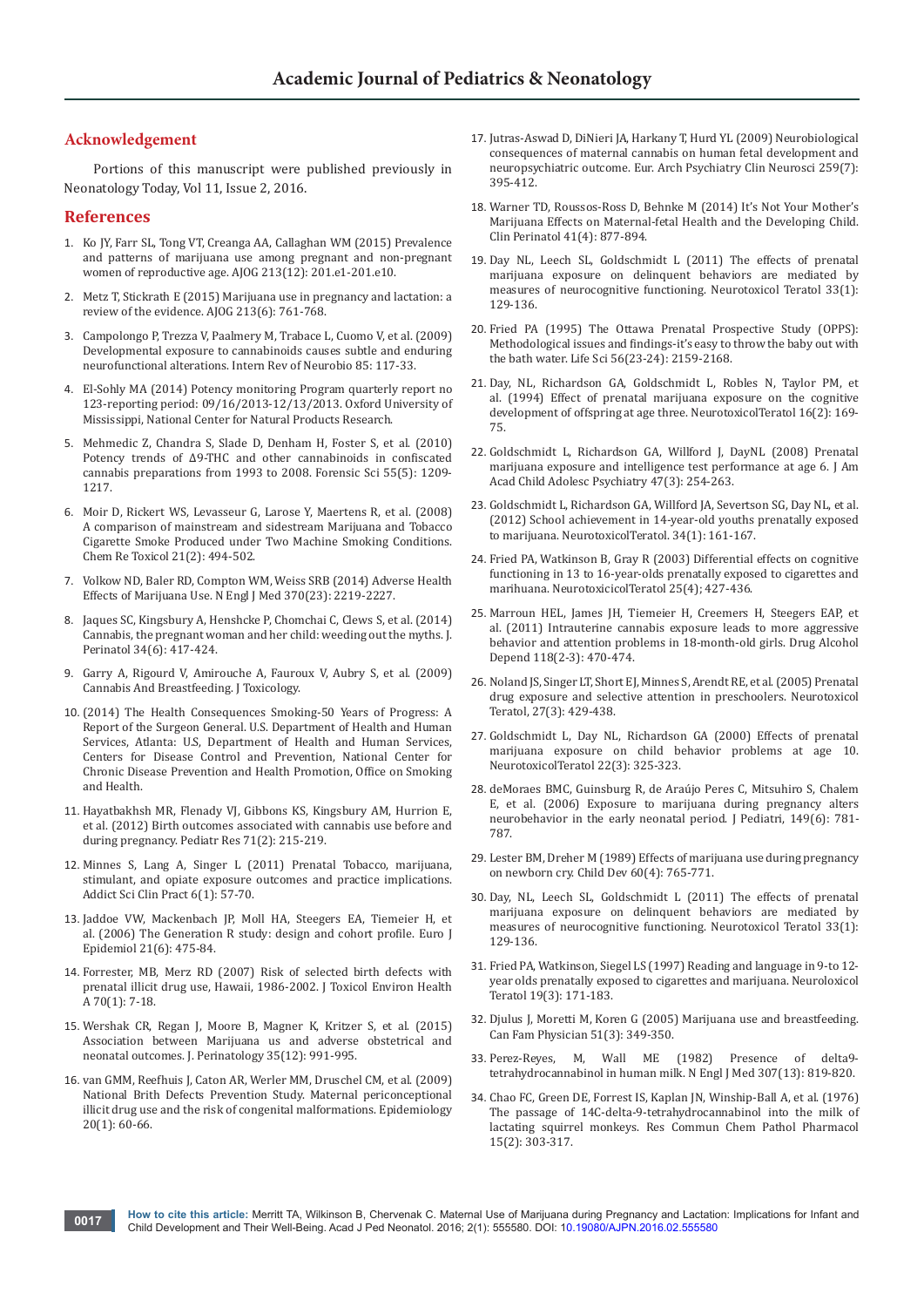- 35. [Friguls B, Joya X, Carcia-Algar O, Pallas CR, Vall O, et al. \(2010\) A](https://www.ncbi.nlm.nih.gov/pubmed/20386886)  [comprehensive review of assays methods determine drugs in breast](https://www.ncbi.nlm.nih.gov/pubmed/20386886)  [milk and the safety of breastfeeding when taking drugs. Anal Bioanal](https://www.ncbi.nlm.nih.gov/pubmed/20386886)  [Chem 397\(3\): 1157-1179.](https://www.ncbi.nlm.nih.gov/pubmed/20386886)
- 36. [Liston J \(1998\) Breastfeeding and the use of recreational drugs-alcohol,](https://www.ncbi.nlm.nih.gov/pubmed/9849117)  [caffeine, nicotine and marijuana. Breastfeeding Review 6\(2\): 27-30.](https://www.ncbi.nlm.nih.gov/pubmed/9849117)
- 37. Bennett PN (1997) Cannabis. In: Bennett PN et al. (Eds.), Drugs and human lactation. (2<sup>nd</sup> edn). Elsevier, Amsterdam Holl, USA.
- 38. [Astley SJ, Little RE \(1990\) Maternal marijuana use during lactation and](https://www.ncbi.nlm.nih.gov/pubmed/2333069)  [infant development at one year. Neurotoxicol Teratol 12\(2\): 161-168.](https://www.ncbi.nlm.nih.gov/pubmed/2333069)
- 39. [Marijuana Use in Oregon: What we know and what we don't \(2014\) CD](http://www.procon.org/sourcefiles/oregon-public-health-division-2014.pdf)  [Summary, Oregon Public Health Division 63\(12\): 1-2.](http://www.procon.org/sourcefiles/oregon-public-health-division-2014.pdf)
- 40. [Miller CW \(2012\) Marijuana Use and Breastfeeding. Clin Lactation 3\(3\)](http://www.ingentaconnect.com/content/springer/clac/2012/00000003/00000003/art00004)  [102-107.](http://www.ingentaconnect.com/content/springer/clac/2012/00000003/00000003/art00004)
- 41. [Reece-Stremtan S, Marinelli KA \(2015\) Guidelines for breastfeeding](https://www.ncbi.nlm.nih.gov/pubmed/25836677)  [and substance use or substance use disorder, revised 2015. ABM](https://www.ncbi.nlm.nih.gov/pubmed/25836677)  [Clinical Protocol #21. Academy of Breastfeeding Medicine. Breastfeed](https://www.ncbi.nlm.nih.gov/pubmed/25836677)  [Med 10\(3\): 135-141.](https://www.ncbi.nlm.nih.gov/pubmed/25836677)
- 42. [Marijuana use during pregnancy and lactation. Committee Opinion](http://www.acog.org/Resources-And-Publications/Committee-Opinions/Committee-on-Obstetric-Practice/Marijuana-Use-During-Pregnancy-and-Lactation)  [No 637. American College of Obstetricians and Gynecologists.Obset.](http://www.acog.org/Resources-And-Publications/Committee-Opinions/Committee-on-Obstetric-Practice/Marijuana-Use-During-Pregnancy-and-Lactation)  [Gynecol 126: 234-238.](http://www.acog.org/Resources-And-Publications/Committee-Opinions/Committee-on-Obstetric-Practice/Marijuana-Use-During-Pregnancy-and-Lactation)
- 43. [American Academy of Pediatrics Section on Breastfeeding \(2012\)](http://pediatrics.aappublications.org/content/115/2/496)  [Breastfeeding and the use of human milk. Pediatrics 129\(3\): e827-e841.](http://pediatrics.aappublications.org/content/115/2/496)
- 44. Federal Drug Aministration. Marinol fact sheet.
- 45. Cesamet package insert.
- 46. [Nestler EJ \(2009\) Epigenetic mechanism in psychiatry. Biol Psychiatry](http://europepmc.org/abstract/med/19146997)  [65\(3\): 189-190.](http://europepmc.org/abstract/med/19146997)
- 47. [Trezza V, Campolongo P, Cassano T, Macheda T, Dipasquale P,](https://www.ncbi.nlm.nih.gov/pubmed/18452035)  [Carratu MR, et al. \(2008\) Effects of perinatal exposure to delta-9](https://www.ncbi.nlm.nih.gov/pubmed/18452035) [tetrahydrocannaboinol on the emotional reactivity of the offspring:](https://www.ncbi.nlm.nih.gov/pubmed/18452035)  [a longitudinal behavioral study in Wistar rats. Psychopharmacology](https://www.ncbi.nlm.nih.gov/pubmed/18452035)  [\(Berl.\) 198: 529-537.](https://www.ncbi.nlm.nih.gov/pubmed/18452035)
- 48. [Morris CV, DiNieri JA, Szutororisz H, Hurd Y \(2011\) Molecular](https://www.ncbi.nlm.nih.gov/pubmed/22103415)  [mechanisms of maternal cannabis and cigarette use on human](https://www.ncbi.nlm.nih.gov/pubmed/22103415)  [neurodevelopment. Euro J Neurosci 34\(10\): 1574-1583.](https://www.ncbi.nlm.nih.gov/pubmed/22103415)
- 49. [Szutorisz H, DiNieri JA, Sweet E, Egervari G, MichaelidesM, Carter JM, et](https://www.ncbi.nlm.nih.gov/pubmed/24385132)  [al. \(2014\) Parental THC Exposure Leads to Compulsive Heroin-seeking](https://www.ncbi.nlm.nih.gov/pubmed/24385132)  [and Altered Striatal Synaptic Plasticity in the Subsequent Generation.](https://www.ncbi.nlm.nih.gov/pubmed/24385132) [Neuropsychopharmacology 39\(6\): 1315-1323.](https://www.ncbi.nlm.nih.gov/pubmed/24385132)
- 50. [Ewing CK, Loffredo CA, Beaty TH \(1997\) Paternal risk factors for](https://www.ncbi.nlm.nih.gov/pubmed/9215767)  [isolated membranous ventricular septal defects. Am J Med Genet](https://www.ncbi.nlm.nih.gov/pubmed/9215767)  [71\(1\): 42-46.](https://www.ncbi.nlm.nih.gov/pubmed/9215767)
- 51. Wilson PD, Loffredo CA, Correa-Villasensor A, Ferenez C (1992) Attributable fraction for cardiac malformations. Am J Epidemiol 135: 1394-1403.
- 52. [Monitoring Health Concerns related to legalization of marijuana in](http://www2.cde.state.co.us/artemis/hemonos/he1282m332015internet/he1282m332015internet01.pdf)  [Colorado Marijuana in Colorado: 2014, Colorado Department of Public](http://www2.cde.state.co.us/artemis/hemonos/he1282m332015internet/he1282m332015internet01.pdf)  [Health & Environment.](http://www2.cde.state.co.us/artemis/hemonos/he1282m332015internet/he1282m332015internet01.pdf)
- 53. [Oregon Health Authority, Retail Marijuana Scientific Advisory](https://public.health.oregon.gov/PreventionWellness/marijuana/Pages/Retail-Marijuana-Scientific-Advisory-Committee.aspx)  [Committee, Public Health Division.](https://public.health.oregon.gov/PreventionWellness/marijuana/Pages/Retail-Marijuana-Scientific-Advisory-Committee.aspx)
- 54. [Guidelines for Testing and Report Drug Exposed Newborns in](http://here.doh.wa.gov/materials/guidelines-drug-exposed-newborns)  [Washington State, Department of Health, USA, pp. 950-951.](http://here.doh.wa.gov/materials/guidelines-drug-exposed-newborns)
- 55. [Sachs HC, Committee on Drugs \(2013\) The Transfer of Drugs and](http://pediatrics.aappublications.org/content/132/3/e796)  [Therapeutics into Human Breast Milk: An Update on Selected Topics.](http://pediatrics.aappublications.org/content/132/3/e796)  [Clinical Report. Pediatrics 132\(3\): e796-e809.](http://pediatrics.aappublications.org/content/132/3/e796)
- 56. [Fuller T, Wells SJ \(2003\) Predicting Maltreatment Recurrence among](http://econpapers.repec.org/article/eeecysrev/v_3a25_3ay_3a2003_3ai_3a7_3ap_3a553-569.htm)  [CPS cases with Alcohol and other Drug Involvement. Children and](http://econpapers.repec.org/article/eeecysrev/v_3a25_3ay_3a2003_3ai_3a7_3ap_3a553-569.htm)  [Youth Services Rev 25\(7\): 553-559.](http://econpapers.repec.org/article/eeecysrev/v_3a25_3ay_3a2003_3ai_3a7_3ap_3a553-569.htm)
- 57. [Jaudes PK, Ekwo, E, Van Voohis J \(1995\) Association of drug abuse and](https://www.ncbi.nlm.nih.gov/pubmed/8528813)  [child abuse. Child Abuse Negl 19\(9\):1065-1075.](https://www.ncbi.nlm.nih.gov/pubmed/8528813)
- 58. Ondersman SJ (2002) Predictors of Neglect within Low-SED Families: The importance of substance Abuse. Am J Orthopsychiatry 72: 383- 391.
- 59. [Freisthler B, Gruenewald PJ, Wolf JP \(2015\) Examining the relationship](https://www.ncbi.nlm.nih.gov/pubmed/26198452)  [between marijuana use, medical marijuana dispensaries, and abusive](https://www.ncbi.nlm.nih.gov/pubmed/26198452)  [and neglectful parenting. Child Abuse Negl 48: 170-178.](https://www.ncbi.nlm.nih.gov/pubmed/26198452)
- 60. [Wang GS, Roosevelt G, Heard K \(2013\) Pediatric marijuana exposure in](https://www.ncbi.nlm.nih.gov/pubmed/23712626)  [a medical marijuana state. JAMA Pediatrics 1657\(7\): 630-633.](https://www.ncbi.nlm.nih.gov/pubmed/23712626)
- 61. [Asbridge M, Hayden JA, Cartwright JL \(2012\) Acute cannabis](http://www.bmj.com/content/344/bmj.e536)  [consumption and motor vehicle collision risk: systematic review of](http://www.bmj.com/content/344/bmj.e536)  [observational studies and meta-analysis. BMJ 344: e536-e539.](http://www.bmj.com/content/344/bmj.e536)
- 62. [Brook JS. Balka EB, Fei K, Whiteman M \(2006\) The Effects of Parental](https://www.ncbi.nlm.nih.gov/pubmed/16703117/)  [Tobacco and Marijuana Use and Personality Attributes on Child Rearing](https://www.ncbi.nlm.nih.gov/pubmed/16703117/)  [in African-American and Puerto Rican Young Adults. J Child Fam Stud](https://www.ncbi.nlm.nih.gov/pubmed/16703117/)  [15\(2\): 153-164.](https://www.ncbi.nlm.nih.gov/pubmed/16703117/)
- 63. [Thurstone C, Binswanger IA, Corsi KF, Binehart J, Booth RE \(2015\)](http://benthamscience.com/journals/adolescent-psychiatry/volume/3/issue/2/page/190/)  [Medical Marijuana Use and Parenting: A Qualitative Study. Adolescent](http://benthamscience.com/journals/adolescent-psychiatry/volume/3/issue/2/page/190/)  [Psychiatry 3\(2\): 190-194.](http://benthamscience.com/journals/adolescent-psychiatry/volume/3/issue/2/page/190/)
- 64. [\(2015\) The Legalization of Marijuana in Colorado: The Impact. Volume](http://www.rmhidta.org/html/2015%20FINAL%20LEGALIZATION%20OF%20MARIJUANA%20IN%20COLORADO%20THE%20IMPACT.pdf)  [3 Rocky Mountain High Intensity Drug Trafficking Area. pp. 1-182.](http://www.rmhidta.org/html/2015%20FINAL%20LEGALIZATION%20OF%20MARIJUANA%20IN%20COLORADO%20THE%20IMPACT.pdf)
- 65. Garrard A (2014) Washington Poison Center. Toxic Trends Report.
- 66. [Carstairs SD, Fuinska MK, Keeney GE, Lv BT \(2011\) Prolonged coma in](https://www.ncbi.nlm.nih.gov/pubmed/20634020)  [a child due to hashish ingestion with quantitation of THC metabolites](https://www.ncbi.nlm.nih.gov/pubmed/20634020)  [in urine. J Emerg Med 41\(3\): e69-e71.](https://www.ncbi.nlm.nih.gov/pubmed/20634020)
- 67. [Wang GS, Lait MC, Deakyne SJ, Bronstein AC, Bajaj L, et al. \(2016\)](https://www.ncbi.nlm.nih.gov/pubmed/27454910)  [Unintentional Pediatric Exposures to Marijuana in Colorado, 2009-](https://www.ncbi.nlm.nih.gov/pubmed/27454910) [2015. JAMA Pediatr 170\(9\): 1110-1120.](https://www.ncbi.nlm.nih.gov/pubmed/27454910)
- 68. Wilson KM, Torok B, Wei L, Wang M, Robinson CS, et al. (2016) Marijuana Exposure Hospitalized for Bronchiolitis. Pediatric Acad Societies 2016 E-PAS20 16: 4460-4468
- 69. Colaneri N, Weaver J, Marcus S, Adesman (2016) Change in Adolescents' Perceived Risk of Marijuana Use Following the Legalization of Marijuana in Washington State. Pediatric Acad Societies E-PAS 2016 3880: 720.